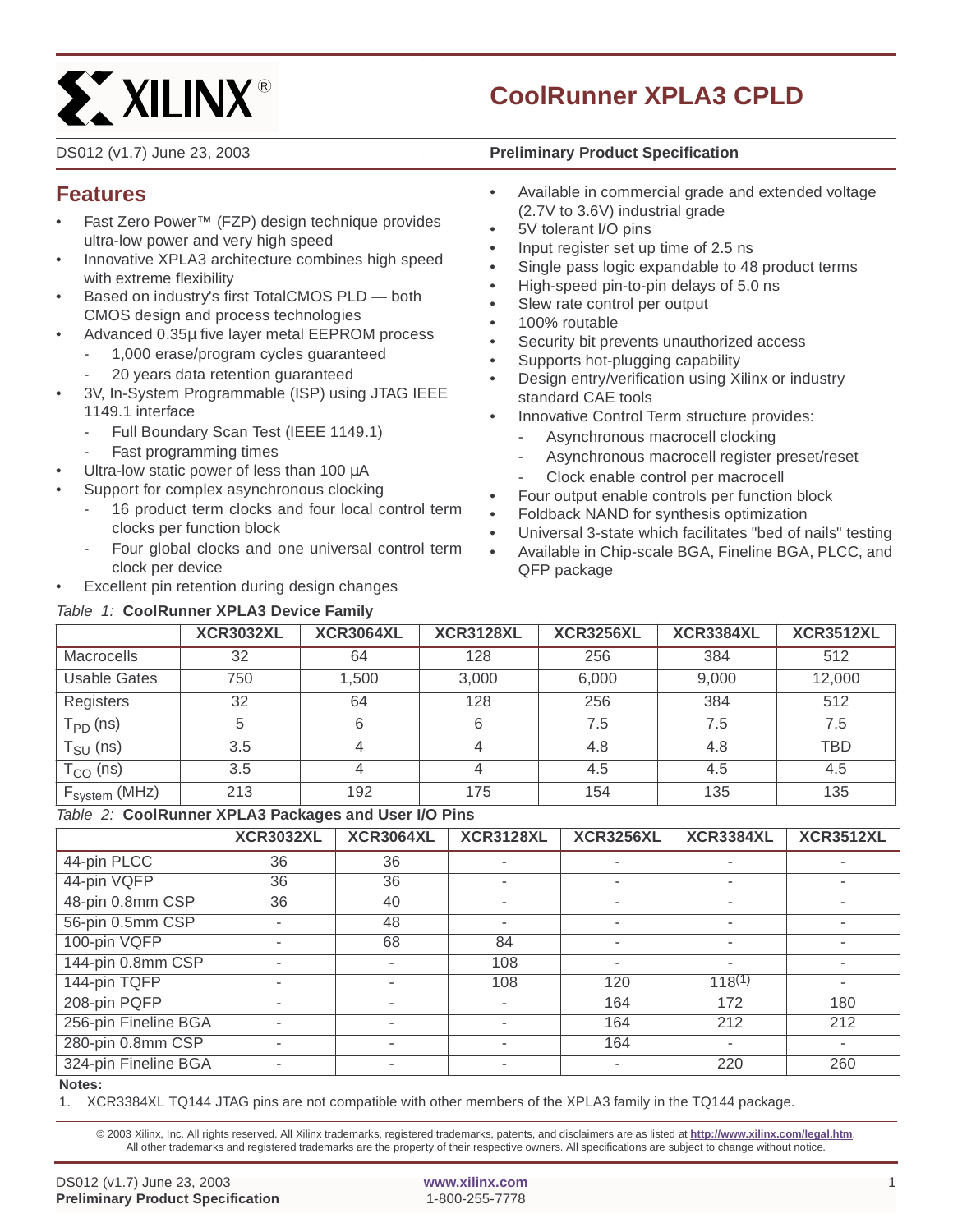## **Family Overview**

The CoolRunner™ XPLA3 (eXtended Programmable Logic Array) family of CPLDs is targeted for low power systems that include portable, handheld, and power sensitive applications. Each member of the XPLA3 family includes Fast Zero Power (FZP) design technology that combines low power and high speed. With this design technique, the XPLA3 family offers true pin-to-pin speeds of 5.0 ns, while simultaneously delivering power that is less than 100  $\mu$ A at standby without the need for "turbo bits" or other power down schemes. By replacing conventional sense amplifier methods for implementing product terms (a technique that has been used in PLDs since the bipolar era) with a cascaded chain of pure CMOS gates, the dynamic power is also substantially lower than any other CPLD. CoolRunner devices are the only TotalCMOS PLDs, as they use both a CMOS process technology and the patented full CMOS FZP design technique.

The CoolRunner XPLA3 family employs a full PLA structure for logic allocation within a function block. The PLA provides maximum flexibility and logic density, with superior pin locking capability, while maintaining deterministic timing.

XPLA3 CPLDs are supported by WebPACK™ and WebFIT-TER™ from Xilinx and industry standard CAE tools (Cadence/OrCAD, Exemplar Logic, Mentor, Synopsys, Viewlogic, andd Synplicity), using text (ABEL, VHDL, Verilog) and schematic capture design entry. Design verification uses industry standard simulators for functional and timing simulation. Development is supported on personal computer, Sparc, and HP platforms.

The XPLA3 family features also include industry-standard, IEEE 1149.1, JTAG interface through which boundary-scan testing and In-System Programming (ISP) and reprogramming of the device can occur. The XPLA3 CPLD is electrically reprogrammable using industry standard device programmers.

## **XPLA3 Architecture**

Figure 1 shows a high-level block diagram of a 128 macrocell device implementing the XPLA3 architecture. The XPLA3 architecture consists of function blocks that are interconnected by a Zero-power Interconnect Array (ZIA). The ZIA is a virtual crosspoint switch. Each function block has 36 inputs from the ZIA and contains 16 macrocells.

From this point of view, this architecture looks like many other CPLD architectures. What makes the XPLA3 family unique is logic allocation inside each function block and the design technique used to implement product terms.

## **Function Block Architecture**

[Figure 3](#page-3-0) illustrates the function block architecture. Each function block contains a PLA array that generates control terms, clock terms, and logic cells. A PLA differs from a PAL in that the PLA has a fully programmable AND array followed by a fully programmable OR array. A PAL array has a fixed OR array, limiting flexibility. Refer to [Figure 2](#page-2-0) for an example of a PAL and a PLA array. The PLA array receives its inputs directly from the ZIA. There are 36 pairs of true and complement inputs from the ZIA that feed the 48 product terms in the array. Within the 48 P-terms there are eight local control terms (LCT[0:7]) available as control signals to each macrocell for use as asynchronous clocks, resets, presets and output enables. If not needed as control terms, these P-Terms can join the other 40 P-Terms as additional logic resources.

In each function block there are eight foldback NAND product terms that can be used to synthesize increased logic density in support of wider logic equations. This feature can be disabled in software by the user. As with unused control P-Terms, unused foldback NAND P-Terms can be used as additional logic resources.

Sixteen high-speed P-Terms are available at each macrocell for speed critical logic. If wider than a single P-Term logic is required at a macrocell, 47 additional P-Terms can be summed in prior to the VFM (Variable Function Multiplexer). The VFM increases logic optimization by implementing some two input logic funtions before entering the macrocell (see [Figure 4\)](#page-3-1).

Each macrocell can support combinatorial or registered logic. The macrocell register accommodates asynchronous presets and resets, and "power on" initial state. A hardware clock enable is also provided for either D or T type registers, and the register clock input is used as a latch enable when the macrocell register is configured as a latch function.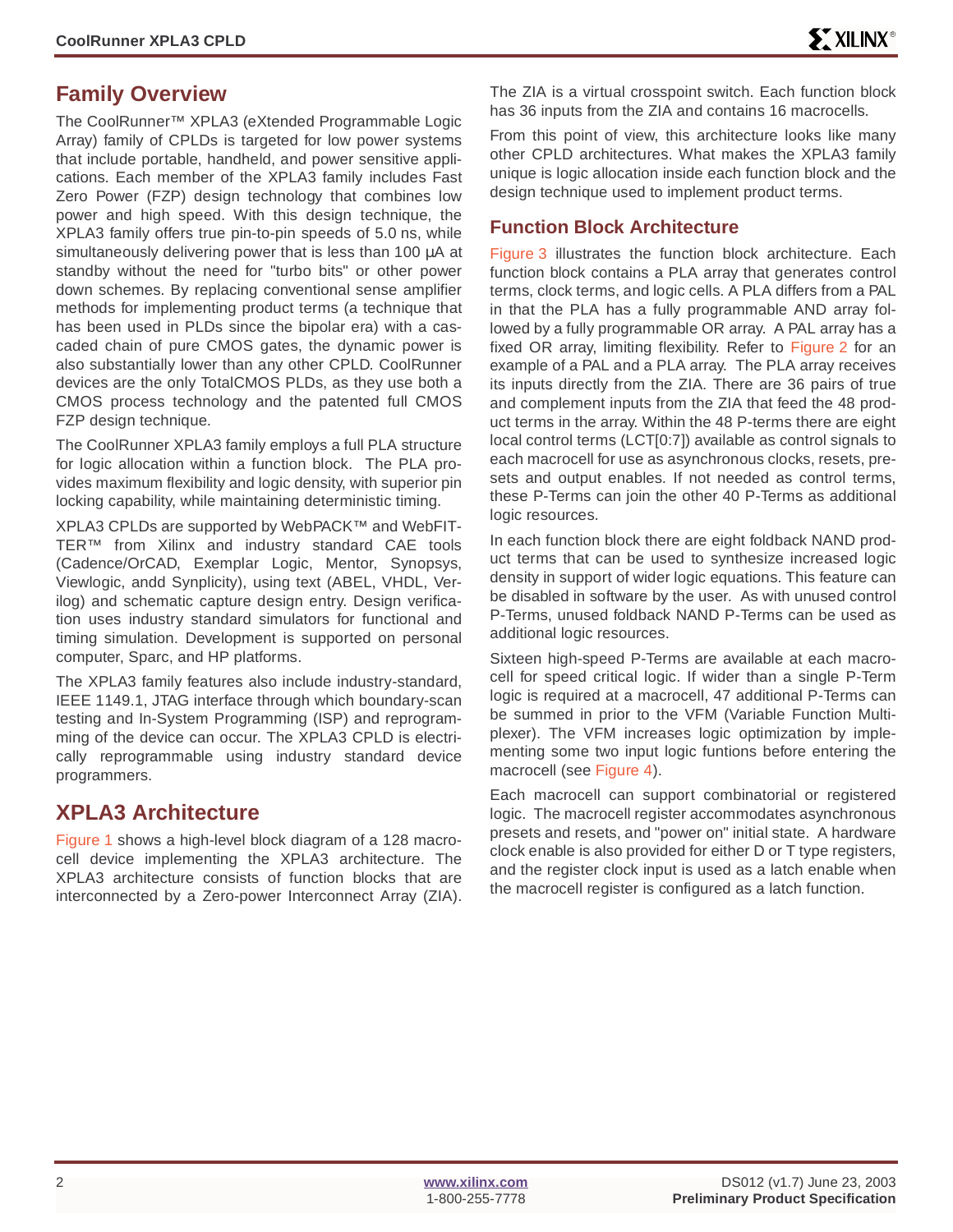





<span id="page-2-0"></span>Figure 2: **PLA and PAL Array Example**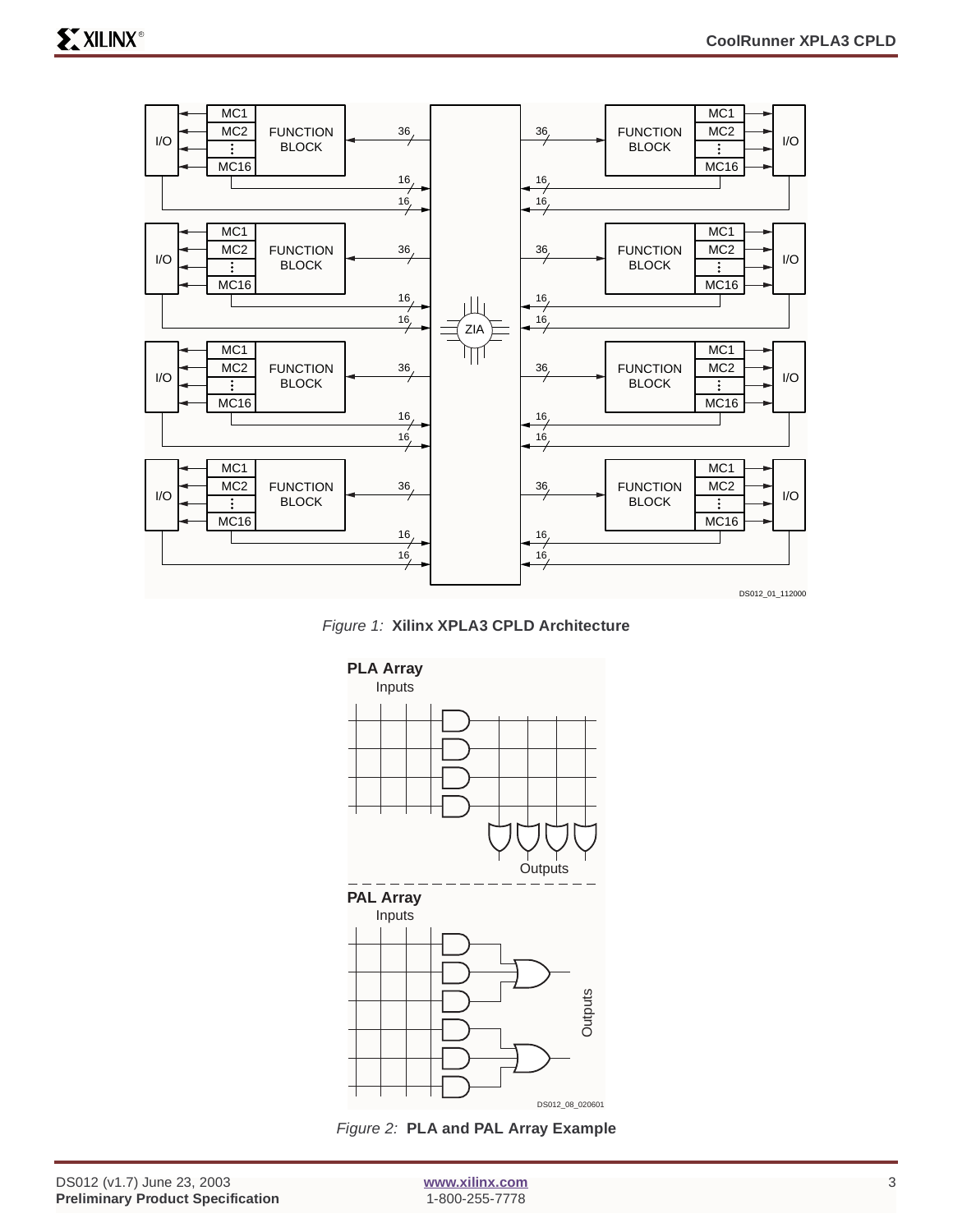

Figure 3: **Xilinx XPLA3 Function Block Architecture**

<span id="page-3-0"></span>

Figure 4: **Variable Function Multiplexer**

## <span id="page-3-1"></span>**Macrocell Architecture**

[Figure 5](#page-4-0) shows the architecture of the macrocell used in the CoolRunner XPLA3. Any macrocell can be reset or preset on power-up. Each macrocell register can be configured as a D-, T-, or Latch-type flip-flop, or bypassed if the macrocell is required as a combinatorial logic function.

Each of these flip-flops can be clocked from any one of eight sources or their complements. There are two global synchronous clocks that are selected from the four external clock pins. There is one universal clock signal. The clock input signals CT[4:7] (Local Control Terms) can be individually configured as either a PRODUCT term or SUM term equation created from the 36 signals available inside the function block.

There are two muxed paths to the ZIA. One mux selects from either the output of the VFM or the output of the register. The other mux selects from the output of the register or from the I/O pad of the macrocell. When the I/O pin is used as an output, the output buffer is enabled, and the macrocell feedback path can be used to feed back the logic implemented in the macrocell. When an I/O pin is used as an input, the output buffer will be 3-stated and the input signal will be fed into the ZIA via the I/O feedback path. The logic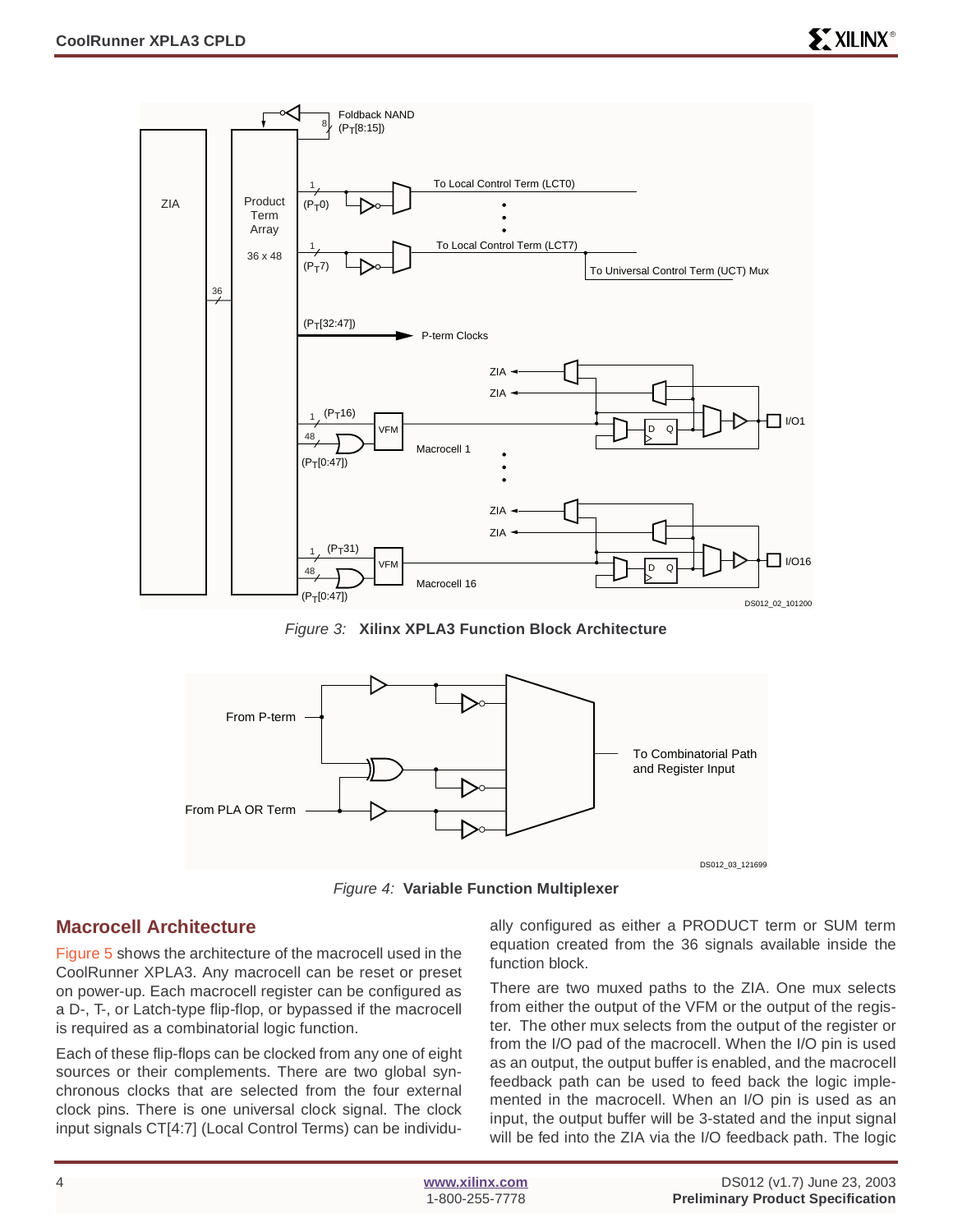implemented in the buried macrocell can be fed back to the ZIA via the macrocell feedback path.

If a macrocell pin is configured as a registered input, there is a direct path to the register to provide a fast input setup time. If the macrocell is configured as a latch, the register

clock input functions as the latch enable, with the latch transparent when this signal is high. The hard-wired clock enable is non-functional when the macrocell is configured as a latch.



Figure 5: **XPLA3 Macrocell Architecture**

## <span id="page-4-0"></span>**I/O Cell**

The OE (Output Enable) multiplexer has eight possible modes (Figure 6). When the I/O Cell is configured as an input (or 3-stated output), a half latch feature exists. This half latch pulls the input high (through a weak pullup) if the input should float and cross the threshold. This protects the input from staying in the linear region and causing an increased amount of power consumption. This same weak pull up can be enabled in software such that it is always on when the I/O Cell is configured as an input. This weak pull up is automatically turned on when a pin is unused by the design.

The I/O Cell is 5V tolerant when the device is powered. Each output has independent slew rate control (fast or slow) which will assist in reducing EMI emissions.

See individual device data sheets for 3.3V PCI electrical specification compatibility.

Note that an I/O macrocell used as buried logic that does not have the I/O pin used for input is considered to be unused, and the weak pull-up resistors will be turned on. It is recommended that any unused I/O pins on the XPLA3 family of CPLDs be left unconnected. Dedicated input pins (CLKx/INx) do not have on-chip weak pull-up resistors; therefore unused dedicated input pins must have external termination. As with all CMOS devices, do not allow inputs to float.



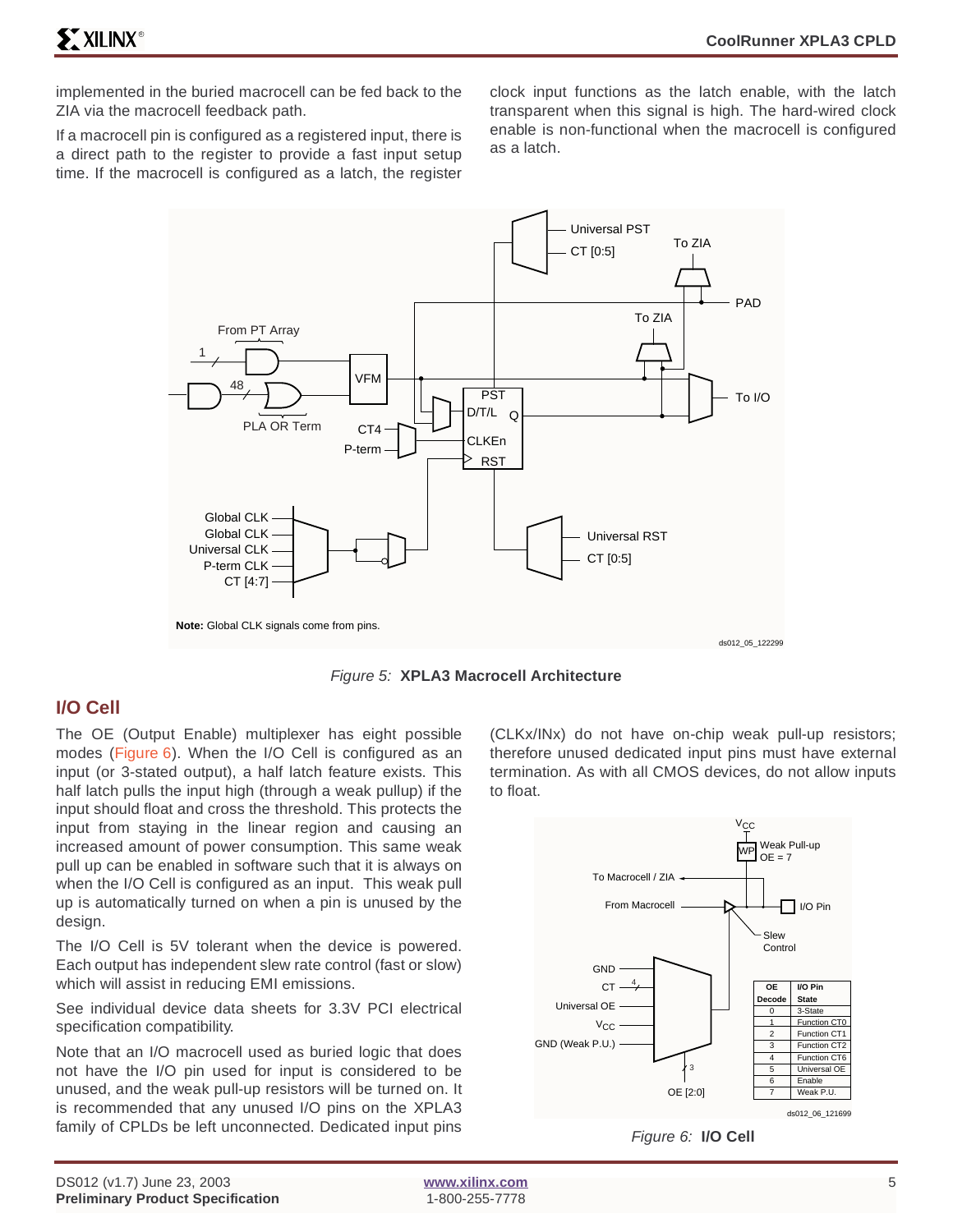## <span id="page-5-0"></span>**Power-Up Characteristics**

CoolRunner XPLA3 CPLD I/O pins are well behaved under all operating conditions. During power-up, CoolRunner XPLA3 devices employ internal circuitry which keeps the devices in the quiescent state until the  $V_{\text{CCINT}}$  supply voltage is at a safe level (approximately 2.1V). During this time, all I/O pins and JTAG pins are disabled, with the pins weakly pulled high, and dedicated inputs/clocks are High-Z, as shown in Table 3. When the supply voltage reaches a safe level, all user registers become initialized, and the device is immediately available for operation, as shown in Figure 7.

If the device is in the erased state (before any user pattern is programmed), the device outputs remain disabled with a weak pull-up. The JTAG pins are enabled to allow the device to be programmed at any time. All devices are shipped in the erased state from the factory.

If the device is programmed, the device inputs and outputs take on their configured states for normal operation.



Figure 7: **Device Behavior During Power Up**

| <b>Device Circuitry</b>     | <b>Quiescent State</b>     | <b>Erased Device Operation</b> | <b>Valid User Operation</b> |
|-----------------------------|----------------------------|--------------------------------|-----------------------------|
| Device I/Os                 | Disabled with Weak Pull-up | Disabled with Weak Pull-up     | As Configured               |
| <b>Device Inputs/Clocks</b> | High-Z                     | High-Z                         | High-Z                      |
| <b>JTAG Controller</b>      | Disabled with Weak Pull-up | Enabled                        | As Configured               |

#### Table 3: **I/O Power-Up Characteristics**

## **Timing Model**

The XPLA3 architecture follows a timing model that allows deterministic timing in design and redesign. The basic timing model is shown in Figure 8. There is a fast path  $(T_{LOGI1})$ into the macrocell which is used if there is a single product term. The  $T_{\text{LOGD}}$  path is used for multiple product term timing. For optimization of logic, the XPLA3 CPLD architecture

includes a Fold-back NAND path  $(T<sub>LOGI3</sub>)$ . There is a fast input path to each macrocell if used as an Input Register  $(T_{FIN})$ . XPLA3 also includes universal control terms  $(T_{UDA})$ that can be used for synchronization of the macrocell registers in different function blocks. There is slew rate control and output enable control on a per macrocell basis.



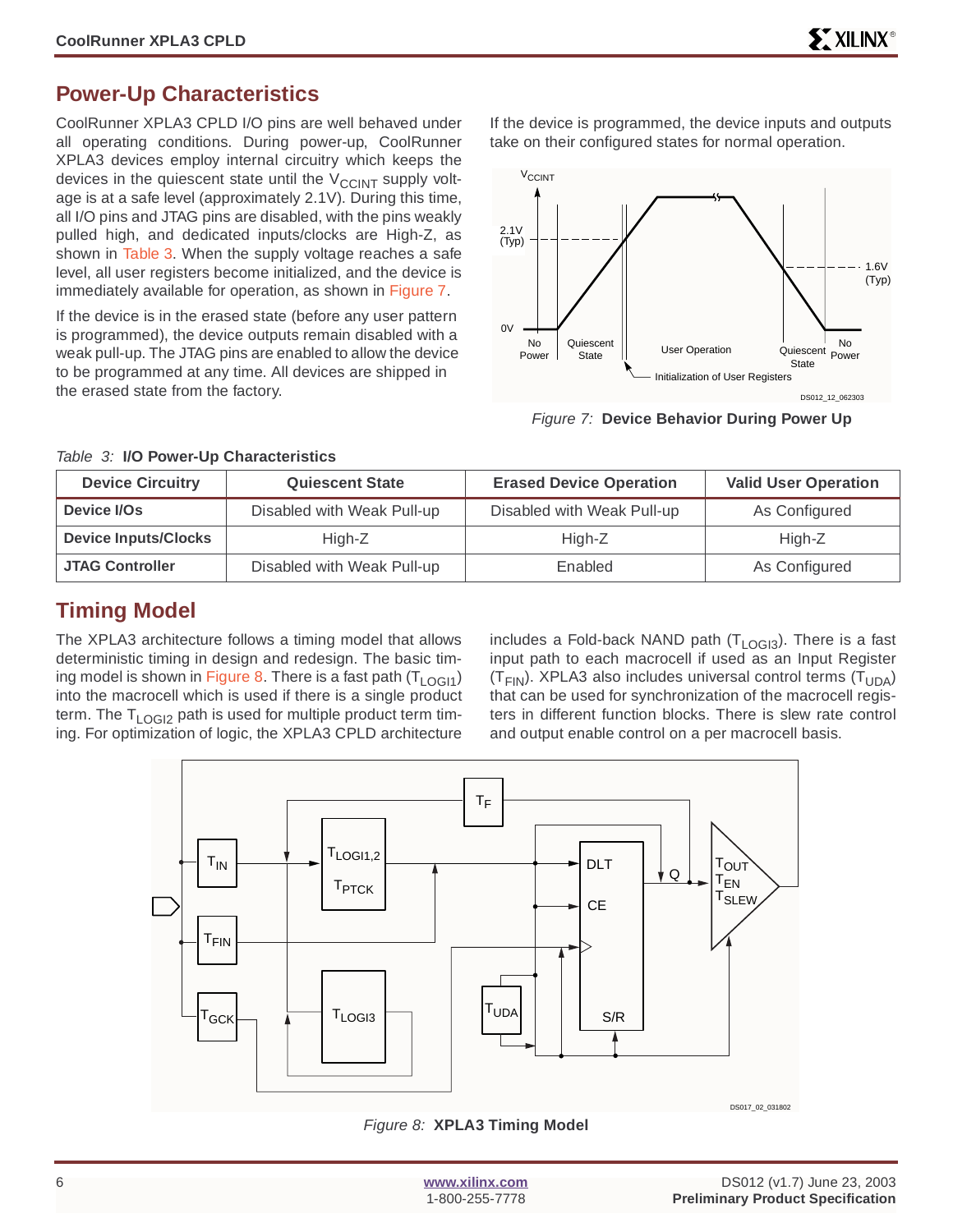## **JTAG Testing Capability**

JTAG is the commonly used acronym for the Boundary Scan Test (BST) feature defined for integrated circuits by IEEE Standard 1149.1. This standard defines input/output pins, logic control functions, and commands that facilitate both board and device level testing without the use of specialized test equipment. XPLA3 devices use the JTAG Interface for In-System Programming/Reprogramming. The JTAG command set is implemented as described in [Table 4](#page-6-0).

As implemented in XPLA3, the JTAG Port includes four of the five pins (refer to [Table 5](#page-7-0)) described in the JTAG specification: TCK, TMS, TDI, and TDO. The fifth signal defined by the JTAG specification is TRST (Test Reset). TRST is considered an optional signal, since it is not actually required to perform BST or ISP. The XPLA3 saves an I/O pin for general purpose use by not implementing the optional TRST signal in the JTAG interface. Instead, the XPLA3 supports the test reset functionality through the use of its power-up reset circuit.

## **Port Enable Pin**

The Port Enable pin is used to reclaim TMS, TDO, TDI, and TCK for JTAG ISP programming if the user has defined these pins as general purpose I/O during device program-

<span id="page-6-0"></span>

|  |  |  |  |  |  |  | Table 4: XPLA3 Low-level JTAG Boundary-scan Commands |
|--|--|--|--|--|--|--|------------------------------------------------------|
|--|--|--|--|--|--|--|------------------------------------------------------|

ming. For ease of use, XPLA3 devices are shipped with the JTAG port pins enabled. Please note that the Port Enable pin must be low logic level during the power-up sequence for the device to operate properly.

During device programming, the JTAG ISP pins can be left as is or reconfigured as user specific I/O pins. If the JTAG ISP pins have been used for I/O pins, simply applying high logic level to the Port Enable pin converts the JTAG ISP pins back to their respective programming function and the device can be reprogrammed via ISP. After completing the desired JTAG ISP programming function, simply return Port Enable to Ground. This will re-establish the JTAG ISP pins to their respective I/O function. Note that reconfiguring the JTAG port pins as I/Os makes these pins non-JTAG ISP functional until reclaimed by port enable. If the JTAG pins are not required as I/O, port enable should be permanently tied to GND. Pins associated with the JTAG port have internal weak pull ups enabled to terminate the pins. However, in noisy environments, external 10K pull ups are recommended.

The XPLA3 family allows the macrocells associated with these pins to be used as buried logic when the JTAG/ISP function is enabled.

| <b>Instruction</b>     |                                                                                                                        |
|------------------------|------------------------------------------------------------------------------------------------------------------------|
| (Instruction           |                                                                                                                        |
| Code)                  |                                                                                                                        |
| <b>Register Used</b>   | <b>Description</b>                                                                                                     |
| Sample/Preload         | The mandatory Sample/Preload instruction allows a snapshot of the normal operation of the                              |
| (00010)                | component to be taken and examined. It also allows data values to be loaded into the latched parallel                  |
| Boundary-scan          | outputs of the Boundary-scan Shift Register prior to selection of the other boundary-scan test                         |
| Register               | instructions.                                                                                                          |
| Extest                 | The mandatory Extest instruction allows testing of off-chip circuitry and board level interconnections.                |
| (00000)                | Data would typically be loaded onto the latched parallel outputs of Boundary-scan Shift Register                       |
| Boundary-scan          | using the Sample/Preload instruction prior to selection of the Extest instruction.                                     |
| Register               |                                                                                                                        |
| <b>Bypass</b>          | Places the 1-bit bypass register between the TDI and TDO pins, which allows the BST data to pass                       |
| (11111)                | synchronously through the selected device to adjacent devices during normal device operation. The                      |
| <b>Bypass Register</b> | Bypass instruction can be entered by holding TDI at a constant high value and completing an<br>Instruction-scan cycle. |
|                        |                                                                                                                        |
| Idcode                 | Selects the Idcode register and places it between TDI and TDO, allowing the Idcode to be serially                      |
| (00001)                | shifted out of TDO. The Idcode instruction permits blind interrogation of the components assembled                     |
| Boundary-scan          | onto a printed circuit board. Thus, in circumstances where the component population may vary, it is                    |
| Register               | possible to determine what components exist in a product.                                                              |
| High-Z                 | The High-Z instruction places the component in a state which all of its system logic outputs are placed                |
| (00101)                | in an inactive drive state (e.g., high impedance). In this state, an in-circuit test system may drive                  |
| <b>Bypass Register</b> | signals onto the connections normally driven by a component output without incurring the risk of                       |
|                        | damage to the component. The High-Z instruction also forces the Bypass Register between TDI and                        |
|                        | <b>TDO</b>                                                                                                             |
| Intest                 | The Intest instruction selects the boundary scan register preparatory to applying tests to the logic                   |
| (00011)                | core of the device. This permits testing of on-chip system logic while the component is already on the                 |
| Boundary-scan          | board                                                                                                                  |
| Register               |                                                                                                                        |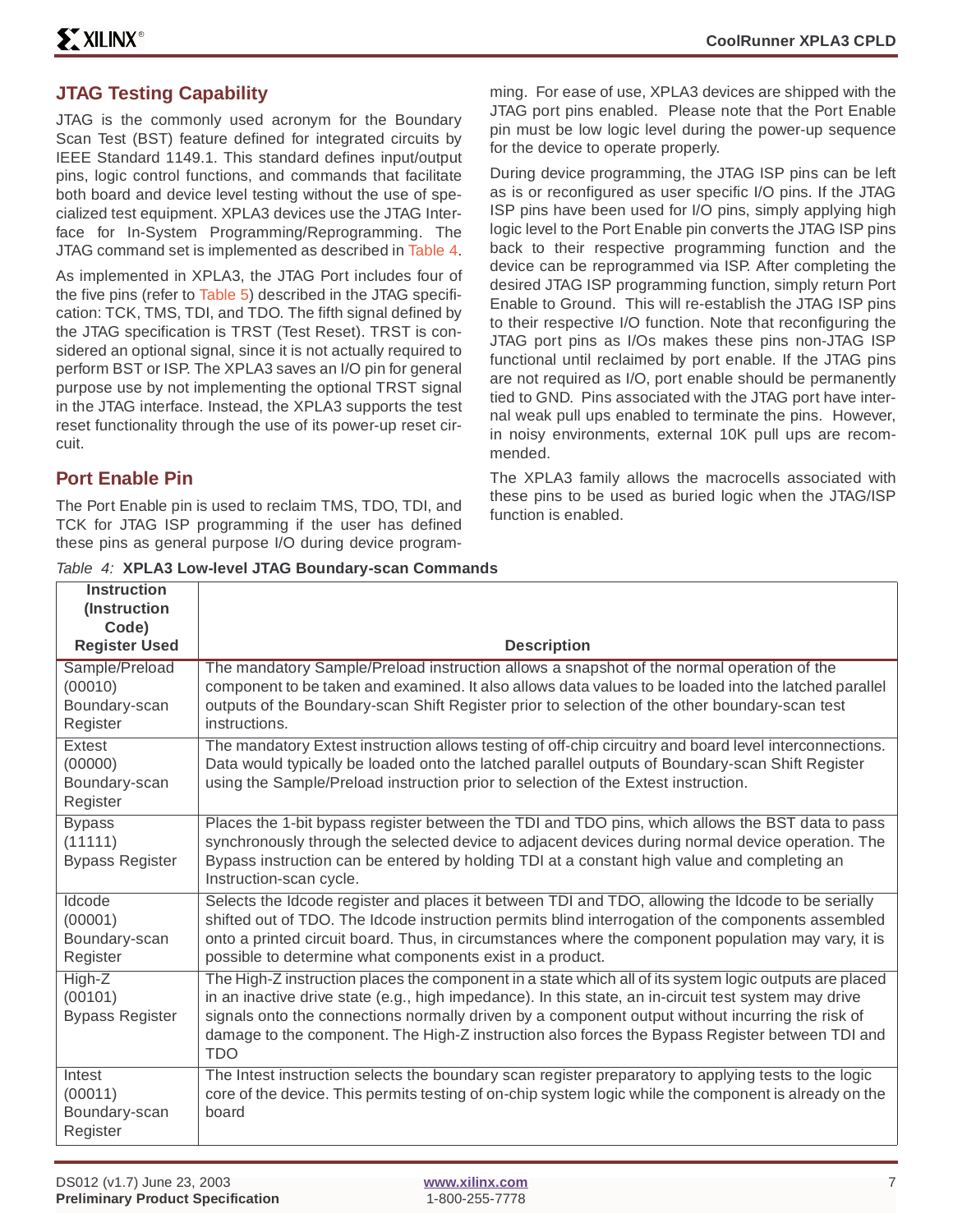| Pin        | <b>Name</b>             | <b>Description</b>                                                                                                                                                          |
|------------|-------------------------|-----------------------------------------------------------------------------------------------------------------------------------------------------------------------------|
| <b>TCK</b> | <b>Test Clock Input</b> | Clock pin to shift the serial data and instructions in and out of the TDI and TDO pins,<br>respectively.                                                                    |
| <b>TMS</b> | <b>Test Mode Select</b> | Serial input pin selects the JTAG instruction mode. TMS should be driven high during<br>user mode operation.                                                                |
| <b>TDI</b> | Test Data Input         | Serial input pin for instructions and test data. Data is shifted in on the rising edge of<br>TCK.                                                                           |
| TDO.       | Test Data Output        | Serial output pin for instructions and test data. Data is shifted out on the falling edge<br>of TCK. The signal is 3-stated if data is not being shifted out of the device. |

#### <span id="page-7-0"></span>Table 5: **JTAG Pin Description**

## **3V, In-System Programming (ISP)**

XPLA3 allows for 3V, in-system programming/reprogramming of its EEPROM cells via a JTAG interface. An on-chip charge pump eliminates the need for externally provided super-voltages. This allows programming on the circuit board using only the 3V supply required by the device for normal operation. The ISP commands implemented in XPLA3 are specified in [Table 6.](#page-7-1)

| <b>Instruction</b>                     | <b>Instruction</b> |                                                                                                                                                                                                                                                  |
|----------------------------------------|--------------------|--------------------------------------------------------------------------------------------------------------------------------------------------------------------------------------------------------------------------------------------------|
| (Register Used)                        | Code               | <b>Description</b>                                                                                                                                                                                                                               |
| Enable<br>(ISP Shift Register)         | 01001              | Enables the Erase, Program, and Verify commands. Using the Enable instruction<br>before the Erase, Program, and Verify instructions allows the user to specify the<br>outputs of the device using the JTAG Boundary-Scan Sample/Preload command. |
| Erase<br>(ISP Shift Register)          | 01010              | Erases the entire EEPROM array. User can define the outputs during this<br>operation by using the JTAG Sample/Preload command.                                                                                                                   |
| Program<br>(ISP Shift Register)        | 01011              | Programs the data in the ISP Shift Register into the addressed EEPROM row. The<br>outputs can be defined by using the JTAG Sample/Preload command.                                                                                               |
| <b>Disable</b><br>(ISP Shift Register) | 10000              | Disable instruction allows the user to leave ISP mode. It selects the ISP register<br>to be directly connected between TDO and TDI.                                                                                                              |
| Verify<br>(ISP Shift Register)         | 01100              | Transfers the data from the addressed row to the ISP Shift Register. The data can<br>then be shifted out and compared with the JEDEC file. The user can define the<br>outputs during this operation.                                             |

#### <span id="page-7-1"></span>Table 6: **Low-level ISP Commands**

## **JTAG and ISP Interfacing**

A number of industry-established methods exist for JTAG/ISP interfacing with CPLDs and other integrated circuits. The XPLA3 family supports the following methods:

- PC Parallel Port
- Workstation or PC Serial Port
- Embedded Processor
- Automated Test Equipment
- Third Party Programmers
- Xilinx ISP Programming Tools

• Xilinx HW 130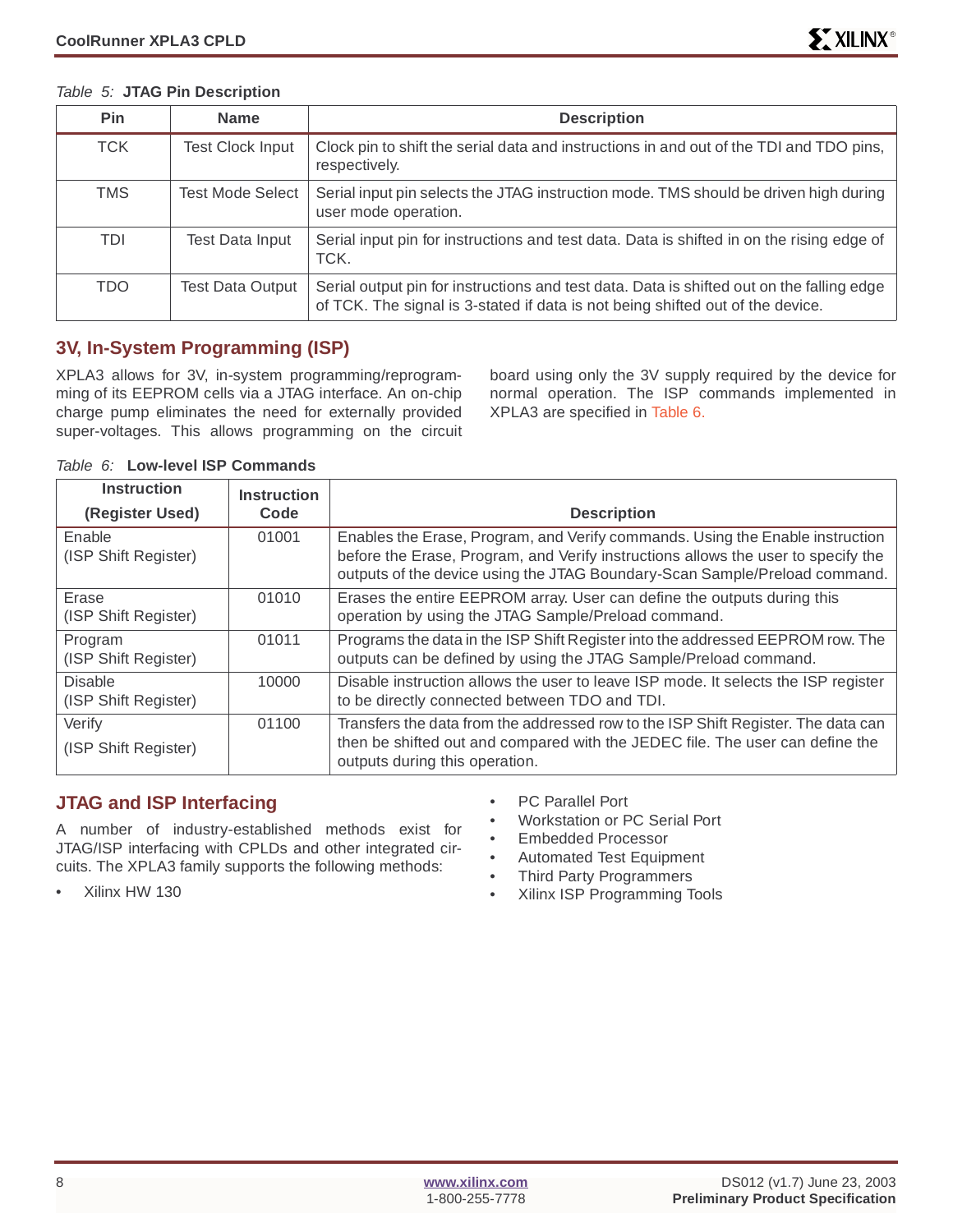| Symbol               | <b>Parameter</b>                             | Min.                     | Max.                     | Unit       |  |  |  |
|----------------------|----------------------------------------------|--------------------------|--------------------------|------------|--|--|--|
|                      | <b>DC Parameters</b>                         |                          |                          |            |  |  |  |
| $V_{CCP}$            | V <sub>CC</sub> supply program/verify        | 3.0                      | 3.6                      | $\vee$     |  |  |  |
| $I_{\text{CCP}}$     | $I_{CC}$ limit program/verify <sup>(1)</sup> | ٠                        | 30                       | mA         |  |  |  |
| $V_{\text{IH}}$      | Input voltage (High)                         | 2.0                      | $\overline{\phantom{a}}$ | $\vee$     |  |  |  |
| $V_{IL}$             | Input voltage (Low)                          | ٠                        | 0.8                      | $\vee$     |  |  |  |
| $V_{OL}$             | Output voltage (Low)                         | ٠                        | 0.4                      | $\vee$     |  |  |  |
| $V_{OH}$             | Output voltage (High)                        | 2.4                      | $\overline{\phantom{a}}$ | $\vee$     |  |  |  |
| <b>AC Parameters</b> |                                              |                          |                          |            |  |  |  |
| $F_{MAX}$            | TCK maximum frequency                        | $\overline{\phantom{a}}$ | 10                       | <b>MHz</b> |  |  |  |
| $P_{WE}$             | Pulse width erase                            | 100                      | Ξ.                       | ms         |  |  |  |
| $P_{WP}$             | Pulse width program                          | 10                       | ٠                        | ms         |  |  |  |
| $P_{\rm WV}$         | Pulse width verify                           | 10                       | $\overline{\phantom{0}}$ | $\mu$ s    |  |  |  |
| T <sub>INIT</sub>    | Initialization time <sup>(1)</sup>           | $\overline{\phantom{0}}$ | 200                      | $\mu s$    |  |  |  |
| $T_{MS\_SU}$         | TMS setup time before TCK $\uparrow$         | 10                       | -                        | ns         |  |  |  |
| $T_{DI\_SU}$         | TDI setup time before TCK $\uparrow$         | 10                       | $\overline{\phantom{0}}$ | ns         |  |  |  |
| $T_{MS_H}$           | TMS hold time after TCK 1                    | 20                       | ٠                        | ns         |  |  |  |
| $T_{DI\_H}$          | TDI hold time after TCK $\uparrow$           | 20                       | ۰                        | ns         |  |  |  |
| $T_{DO\_CO}$         | TDO valid after TCK $\downarrow$             |                          | 30                       | ns         |  |  |  |

#### <span id="page-8-0"></span>Table 7: **Programming Specifications**

**Notes:** 

1. Family specification. See individual device data sheets for specific device measurements.

## **Absolute Maximum Ratings(1)**

| Symbol           | <b>Parameter</b>                                           | Min.  | Max.        | Unit            |
|------------------|------------------------------------------------------------|-------|-------------|-----------------|
| $V_{CC}$         | Supply voltage <sup><math>(2)</math></sup> relative to GND |       | 4.0         |                 |
| $V_{1}$          | Input voltage $(3)$ relative to GND                        |       | $5.5^{(4)}$ |                 |
| <b>I</b> OUT     | Output current, per pin                                    |       | 100         | mA              |
|                  | Maximum junction temperature                               |       | 150         | $^{\circ}C$     |
| l <sub>STR</sub> | Storage temperature                                        | $-65$ | 150         | $\rm ^{\circ}C$ |

**Notes:** 

1. Stresses above those listed may cause malfunction or permanent damage to the device. This is a stress rating only. Functional operation at these or any other condition above those indicated in the operational and programming specification is not implied.

2. The chip supply voltage must rise monotonically.

3. Maximum DC undershoot below GND must be limited to either 0.5V or 10 mA, whichever is easier to achieve. During transitions, the device pins may undershoot to –2.0V or overshoot to 7.0V, provided this over- or undershoot lasts less than 10 ns and with the forcing current being limited to 200 mA.

4. External I/O voltage may not exceed  $V_{CC}$  by 4.0V.